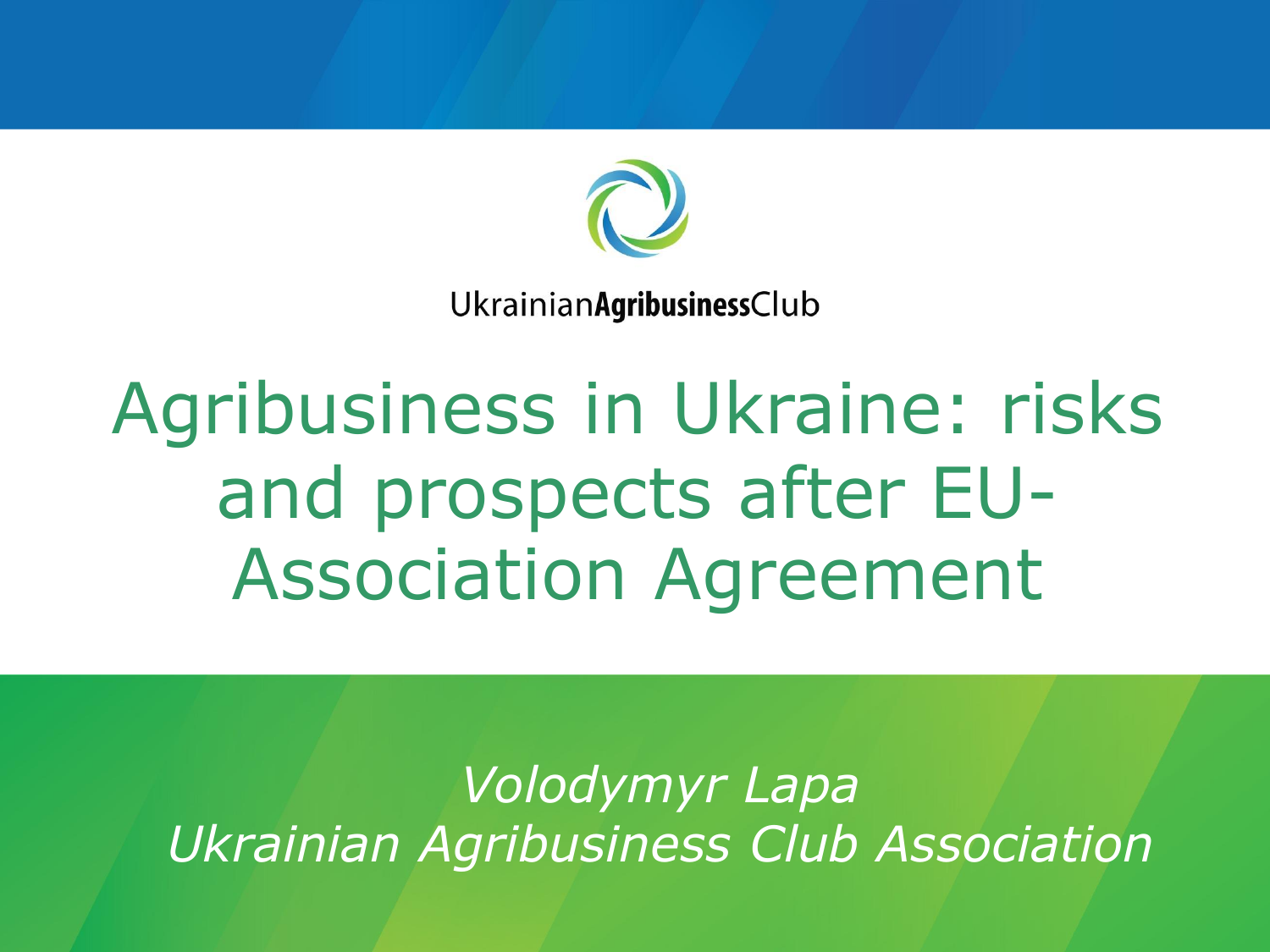### Ukrainian agribusiness in 2013

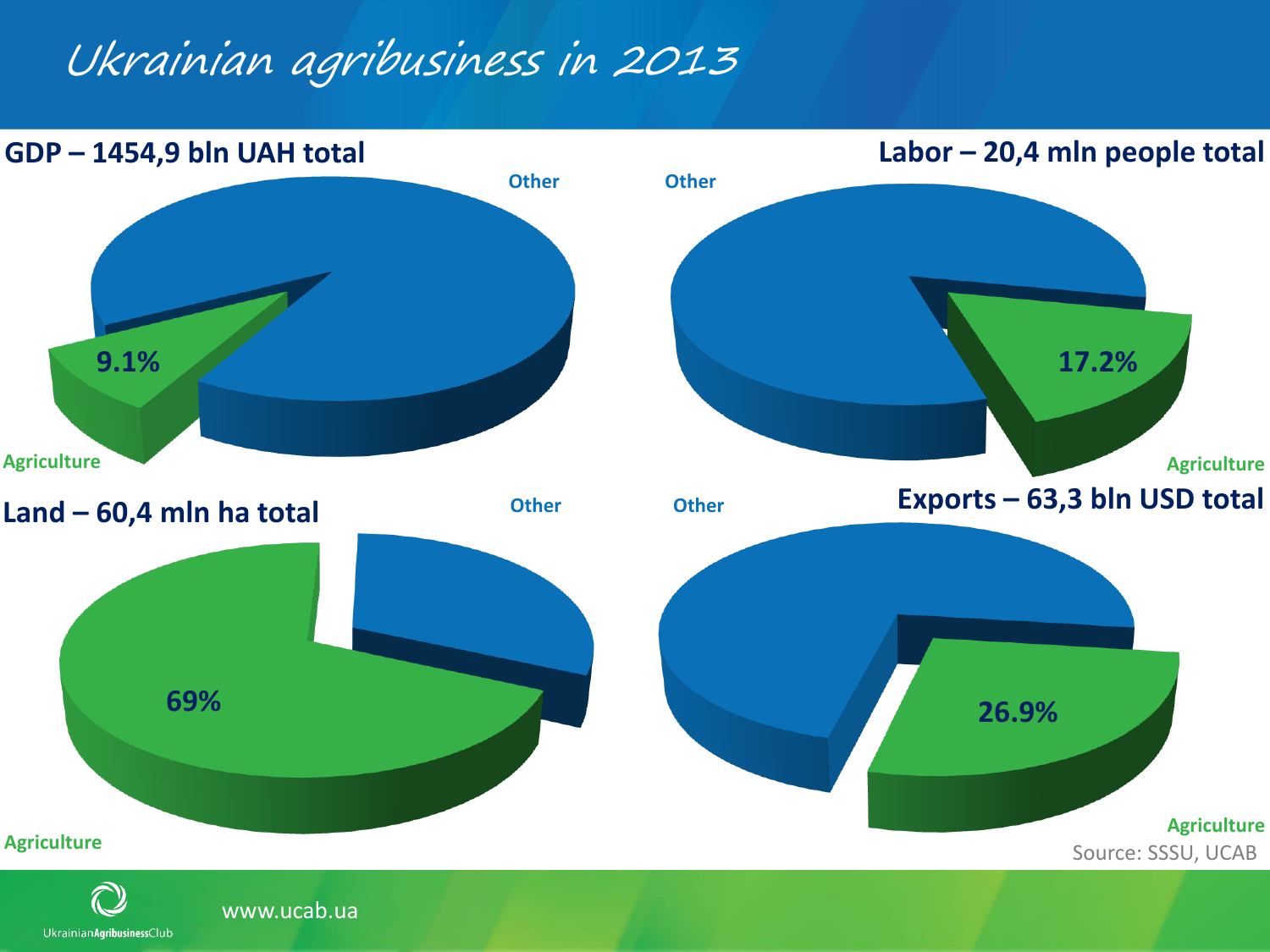### Distribution of land by type of land users (as of 01.01.2013)

| <b>Type of land users</b>                                                                                                                                                                                                             | Amount of cultivated lands, ha |
|---------------------------------------------------------------------------------------------------------------------------------------------------------------------------------------------------------------------------------------|--------------------------------|
| Agricultural enterprises/legal entities (total of lands being owned and used including<br>agroholdings and agricultural enterprises)<br>incl.                                                                                         | 17,003,000                     |
| Non-state agricultural enterprises                                                                                                                                                                                                    | 15,936,500                     |
| <b>State agricultural enterprises</b>                                                                                                                                                                                                 | 1,064,900                      |
| Citizens who were granted the right of land ownership and use<br>incl.                                                                                                                                                                | 19,600,800                     |
| Family farms (also a type of legal entity but included into this section because<br>the right of land ownership and use is granted to individual members of the<br>farmer's family and the farmer oneself who are obviously citizens) | 4,016,300                      |
| Land for agricultural commodity production                                                                                                                                                                                            | 9,091,100                      |
| <b>Subsistence farms</b>                                                                                                                                                                                                              | 3,469,700                      |
| Lands for construction and maintenance of residential homes and commercial<br>buildings (household plots)                                                                                                                             | 1,376,000                      |
| <b>Lands for gardening</b>                                                                                                                                                                                                            | 182,100                        |
| Lands for horticulture                                                                                                                                                                                                                | 196,500                        |
| Land for haying and cattle grazing                                                                                                                                                                                                    | 1,261,900                      |
| Reserve lands and lands not granted for ownership and permanent use within<br>settlements (which are not provided for temporary use)                                                                                                  | 4,340,500                      |
| <b>Total lands</b>                                                                                                                                                                                                                    | 41,625,800                     |

Source: State Agency for Land Resources of Ukraine

 $\mathbb{O}$ UkrainianAgribusinessClub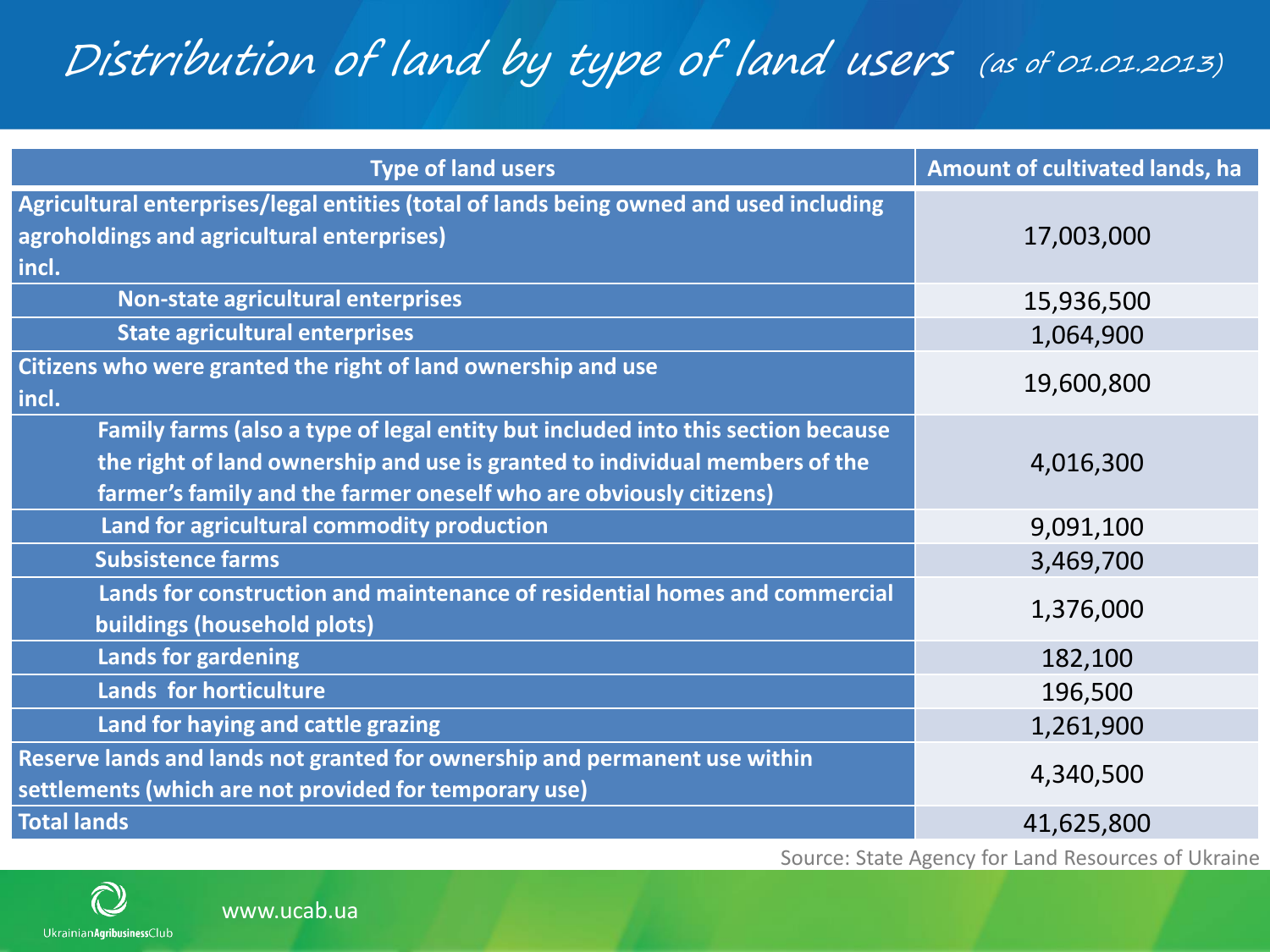### Foreign-economic relations development

### **Foreign trade oriented mainly on post-soviet countries**

**The shares of agricultural exports to EU, Russia and other countries, mln USD**



 $\widehat{(\Lambda)}$ UkrainianAgribusinessClub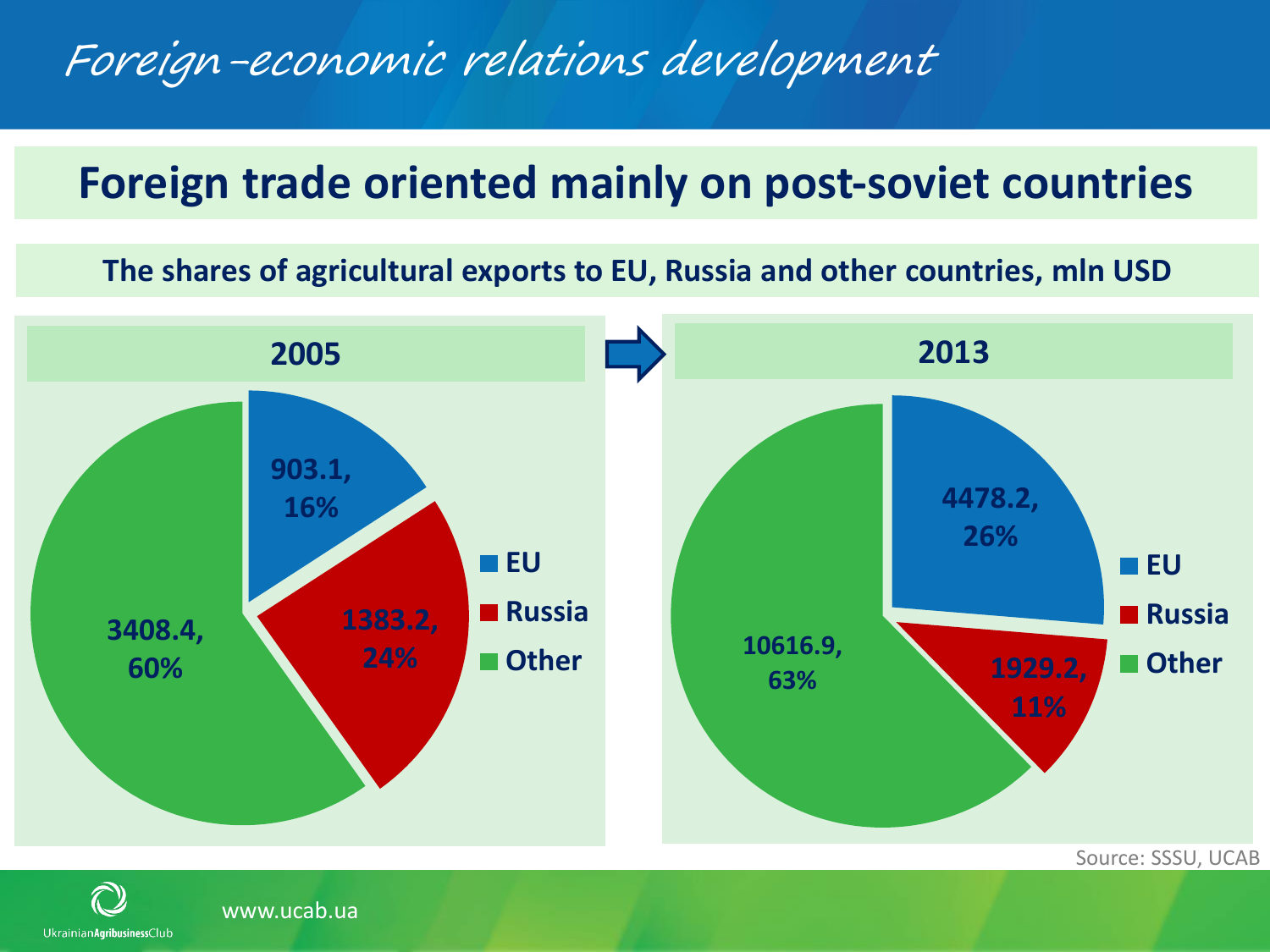## Main agricultural products to export

#### **TOP-10 exported products to the EU in 2013**

|                                  | Value, mln euro |  |
|----------------------------------|-----------------|--|
| Corn                             | 1453.0          |  |
| Rapeseed                         | 678.0           |  |
| Oilcake and other solid residues | 385.3           |  |
| Crude sunflower-seed oil         | 385.2           |  |
| Soybeans                         | 319.6           |  |
| Vegetable products               | 60.0            |  |
| Fresh or dried walnuts           | 45.4            |  |
| Grain sorghum                    | 32.2            |  |
| Crude soya-bean oil              | 31.4            |  |
| Natural honey                    | 30.3            |  |

Source: Eurostat

 $\mathbb{O}$ UkrainianAgribusinessClub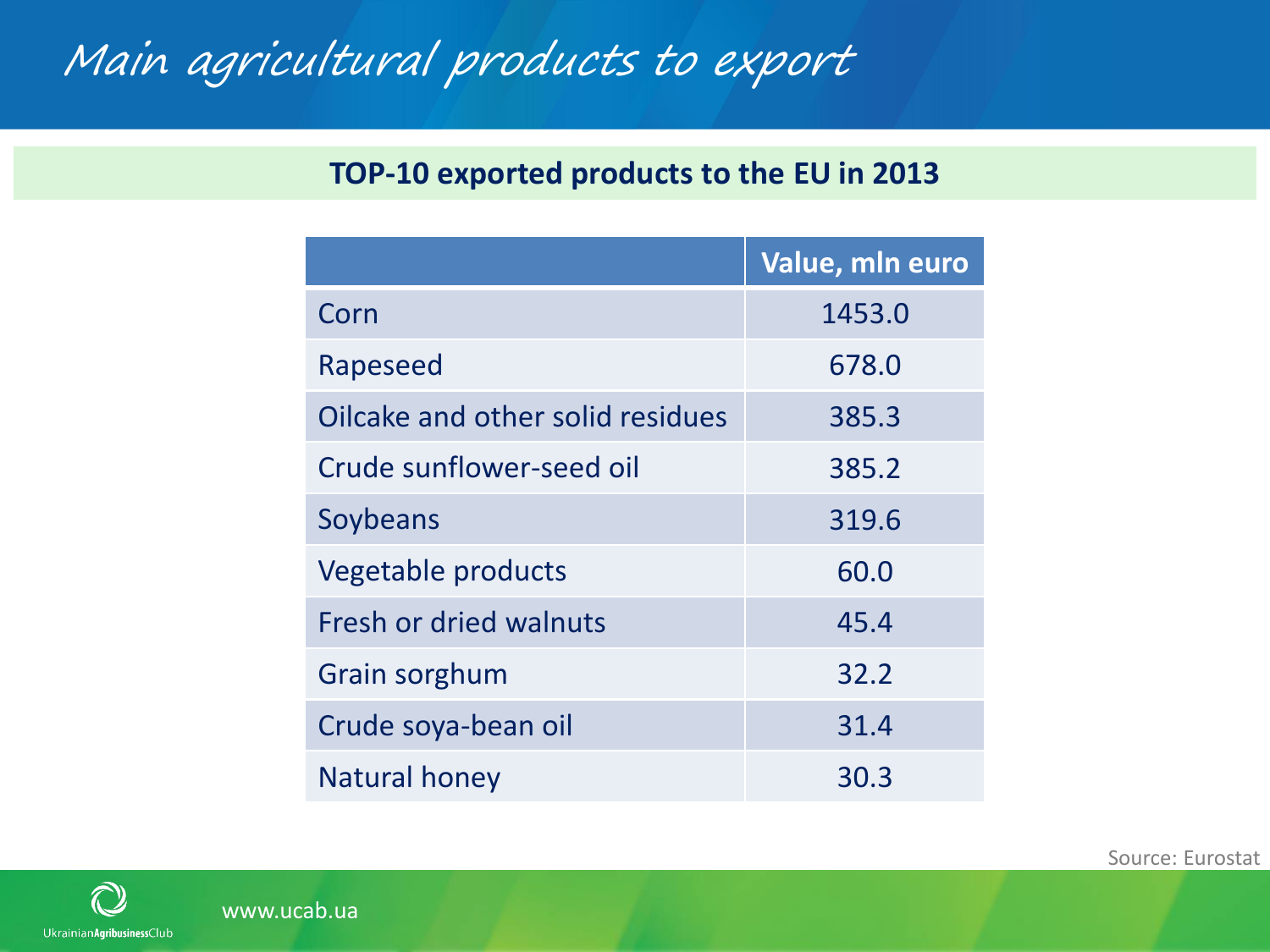### Main quotas filling





UkrainianAgribusinessClub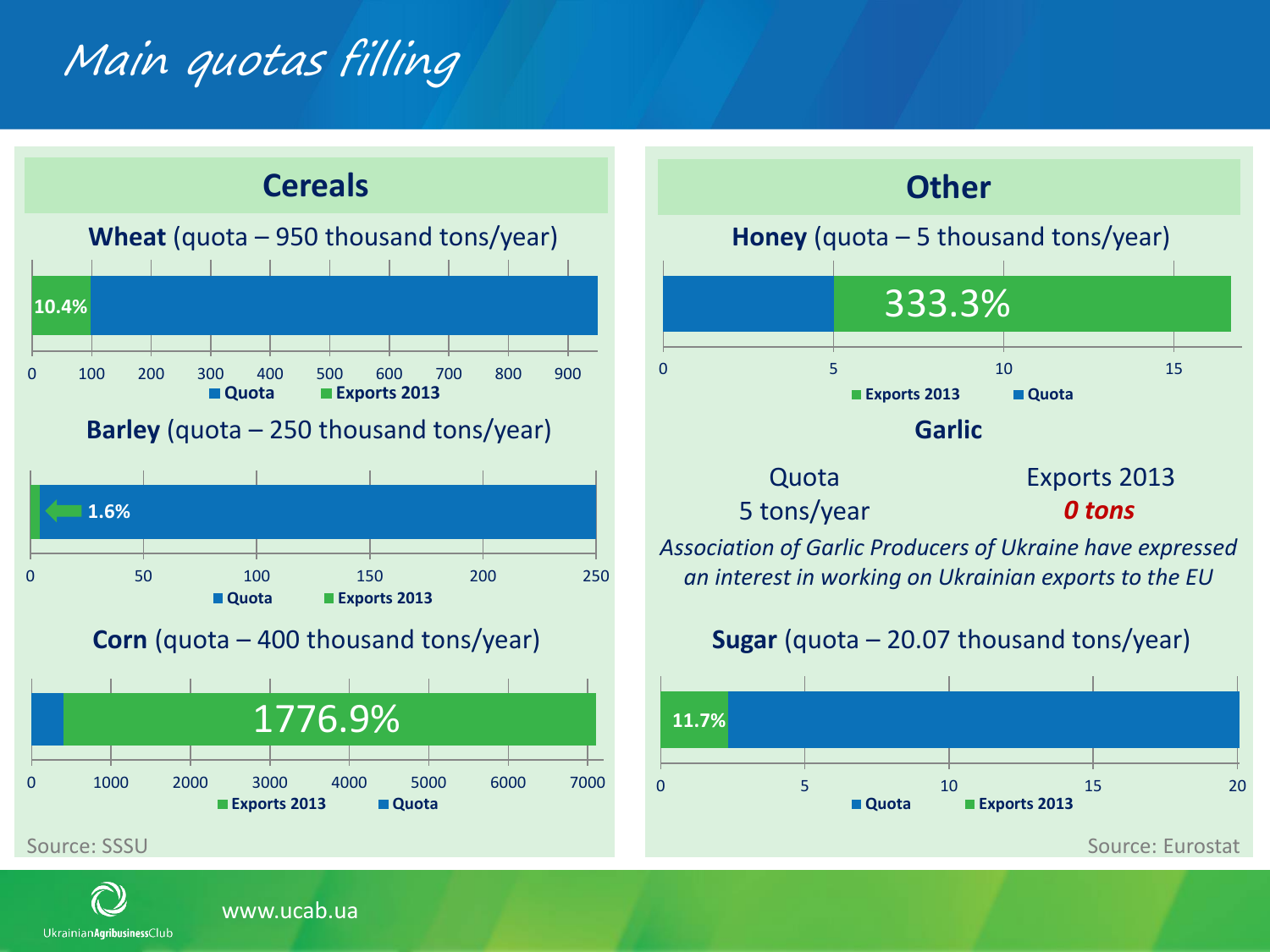### Main quotas filling

![](_page_6_Figure_1.jpeg)

UkrainianAgribusinessClub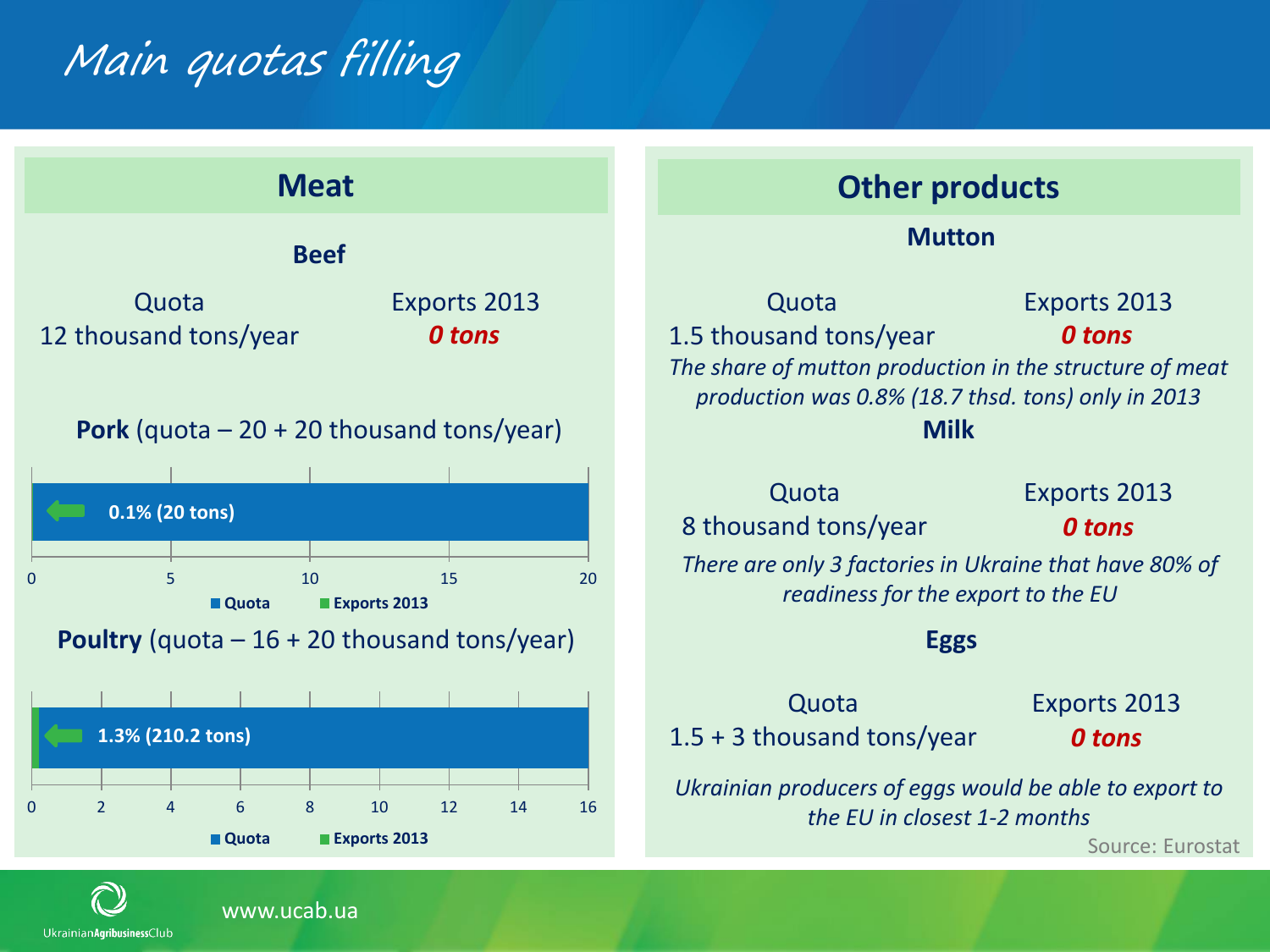### SWOT-analysis

| <b>Strengths</b>                                                                   |                                            |                                                                     | <b>Weaknesses</b>          |
|------------------------------------------------------------------------------------|--------------------------------------------|---------------------------------------------------------------------|----------------------------|
| <b>Strong agricultural potential</b>                                               | <b>Incoordination of authority actions</b> |                                                                     |                            |
| <b>Good geographical location</b>                                                  | <b>Corruption</b>                          | <b>Infrastructure</b>                                               | <b>Legal</b><br>background |
| Large amount of fertile soil                                                       | Big share of households in production of   |                                                                     |                            |
| Large market with more than 45,5 mln                                               | some goods (e.g. vegetables)               |                                                                     |                            |
| people                                                                             | Strong dependence on prices of inputs      |                                                                     |                            |
|                                                                                    |                                            |                                                                     |                            |
| <b>Opportunities</b>                                                               |                                            |                                                                     | <b>Threats</b>             |
| <b>Assets overtaking for further development</b><br>of ag. branch and reprocessing |                                            | New authority could change the direction<br>of the ag. policy       |                            |
| <b>Improvement of production technologies</b>                                      |                                            | Most of Ukrainian ag. products would                                |                            |
| Developing of strong apolitical foreign-<br>economic relations                     |                                            | not be able to compete with EU ones by<br>price/quality combination |                            |

![](_page_7_Picture_2.jpeg)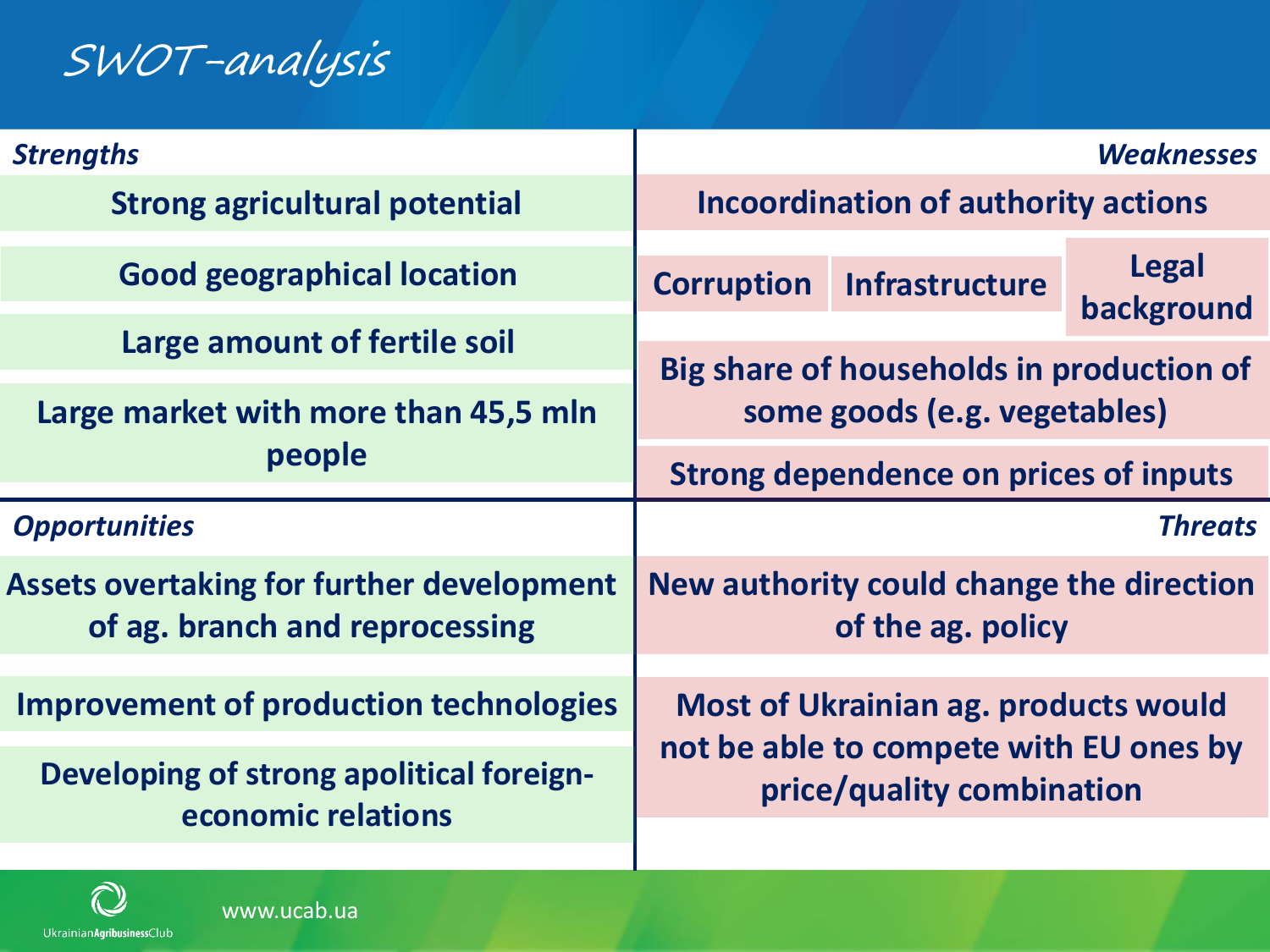#### *Problems to solve in short term period*

#### **Finance**

- **There are no free financial resources in banks;**
- **25-27% of interest rate in UAH, 15-17% in USD/EUR.**

**Lack of knowledge** 

**Normalization of land lease rights registration**

**Leave excising tax policy without review**

**among the producers Deregulation of agribusiness**

## **Harmonization of Ukrainian and European standards**

- **64% of standards are harmonized in agricultural branch**
- **40% - in food production**

UkrainianAgribusinessClub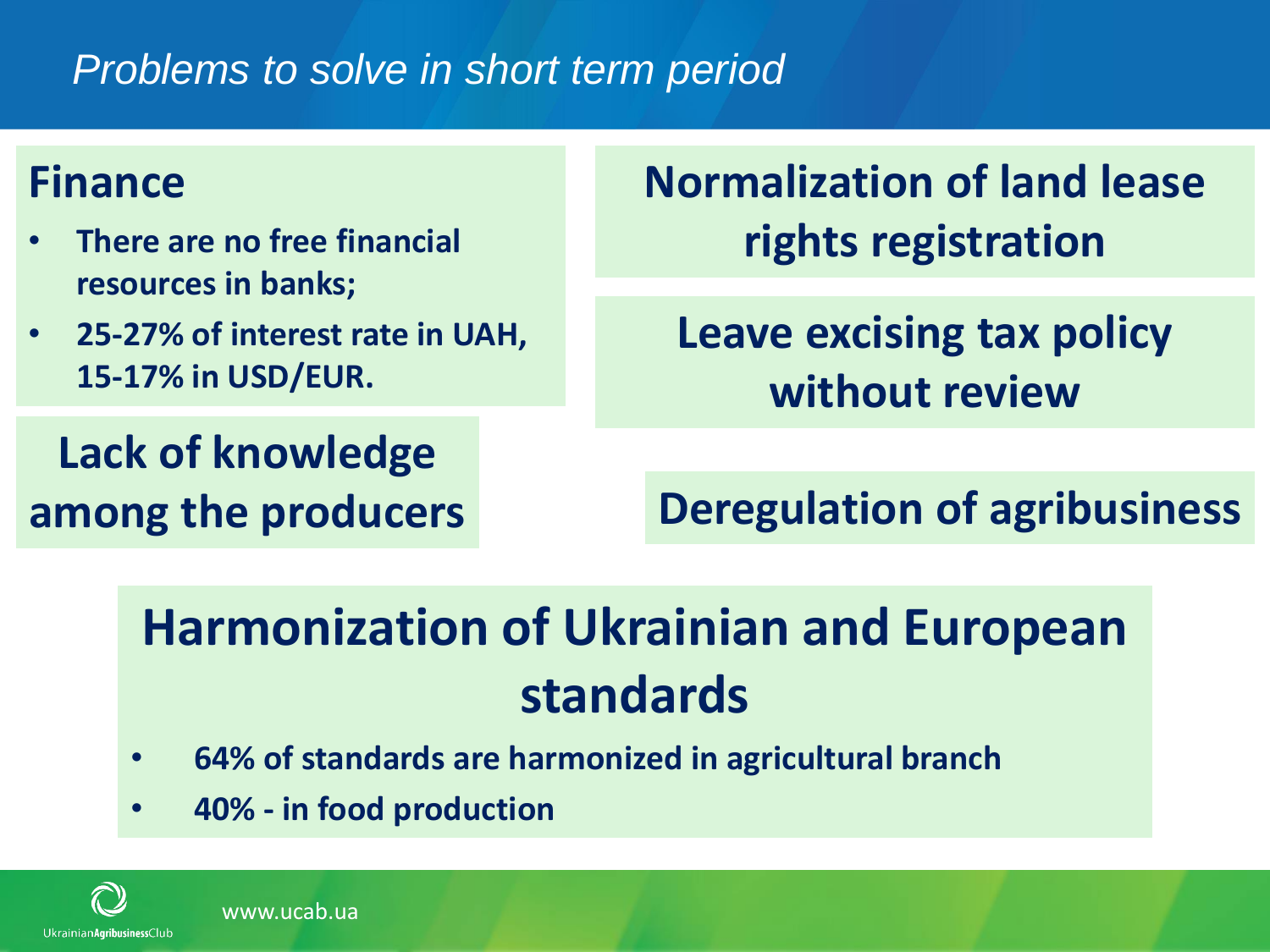*FTA benefits for Ukraine*

**0.34-0,5 bln EUR annual economy on custom duties**

**year to year increase of trade potential Up to 10-15%**

**Ukrainian consumers will receive wider assortment of goods** 

**Quality of food will increase**

**Increase of production = increase of Ukrainian budget income** 

**Ukrainian companies are willing to fill some quotas during 2014 (e.g. poultry, eggs, wheat, barley, garlic, etc.)** 

![](_page_9_Picture_7.jpeg)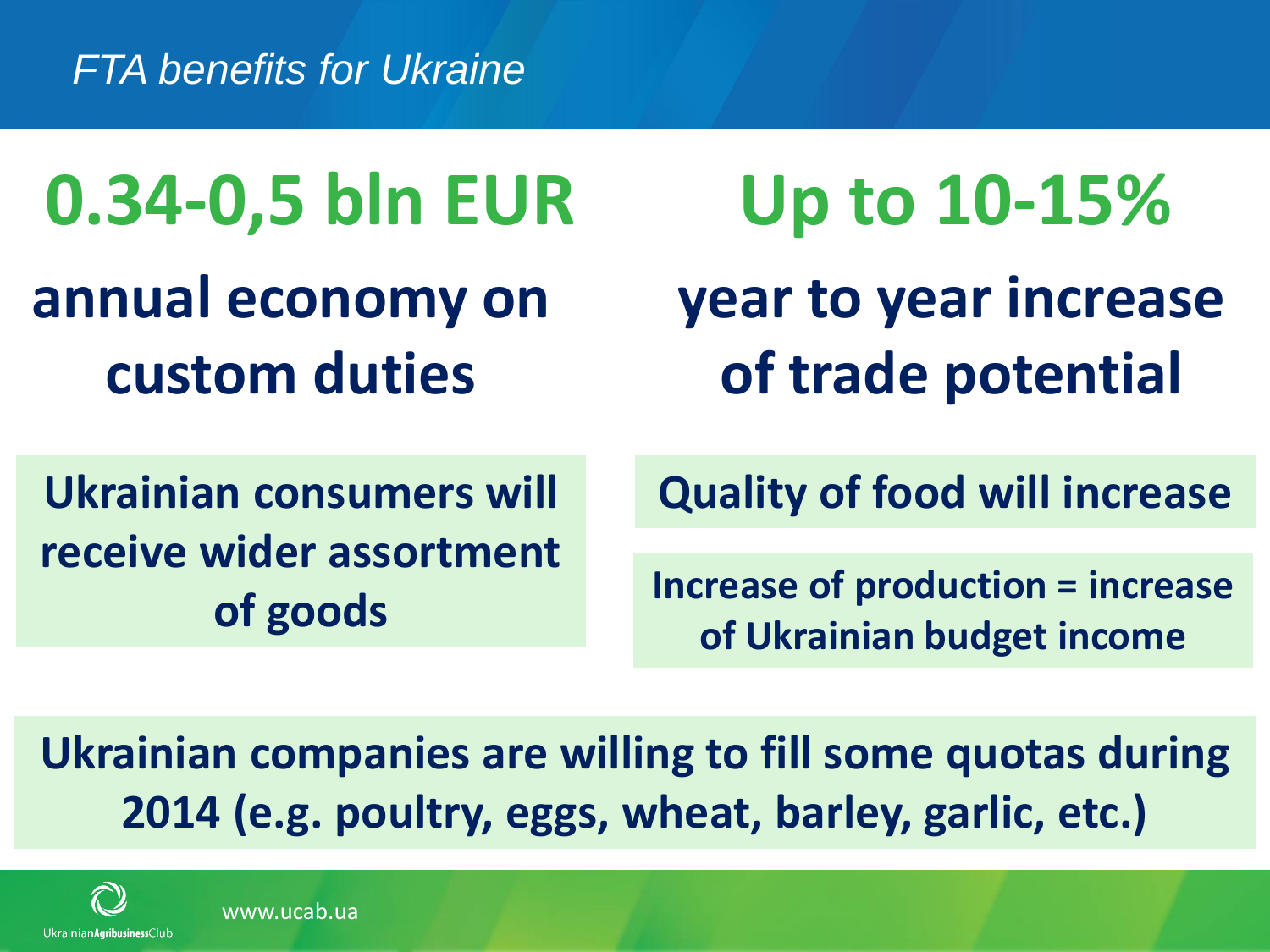#### *FTA risks*

**Ukrainian goods could be uncompetitive concerning European ones** 

**Pretty high expenses on production modernization** 

**Decreasing of volumes of some goods production (e.g. milk, meat, etc.)**

**Decreasing of labor forces quantity in agrisector due to new technologies implementation**

**Decreasing of production volumes in small and medium enterprises**

**Decreasing of perspectives for reprocessing capacities building**

![](_page_10_Picture_7.jpeg)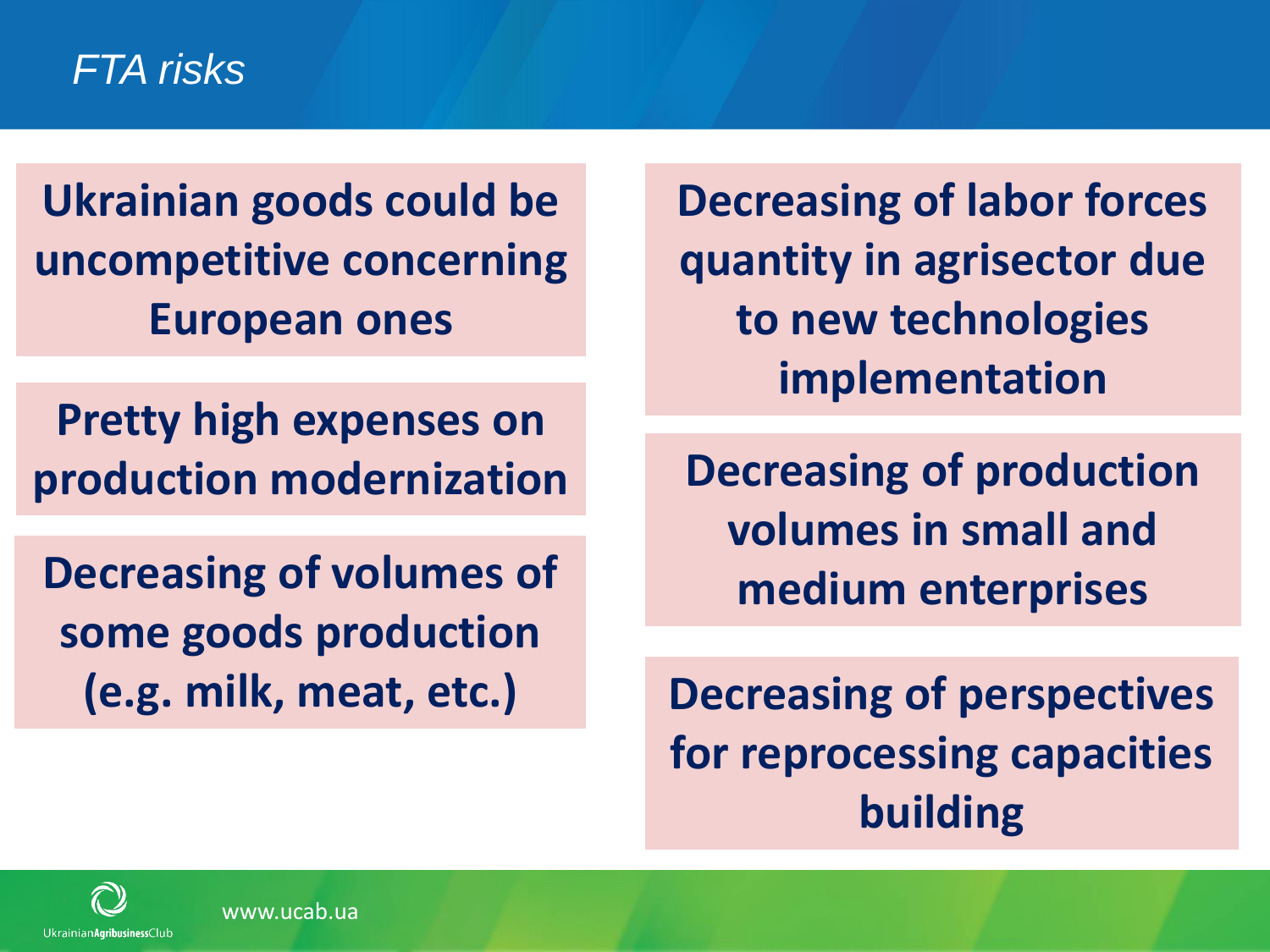### *Who will receive benefits from FTA during 2014?*

## **Exporters of…**

- **Wheat**
- **Barley**
- **Poultry and eggs**
- **Cigarettes**
- **Confectionery?**

![](_page_11_Picture_7.jpeg)